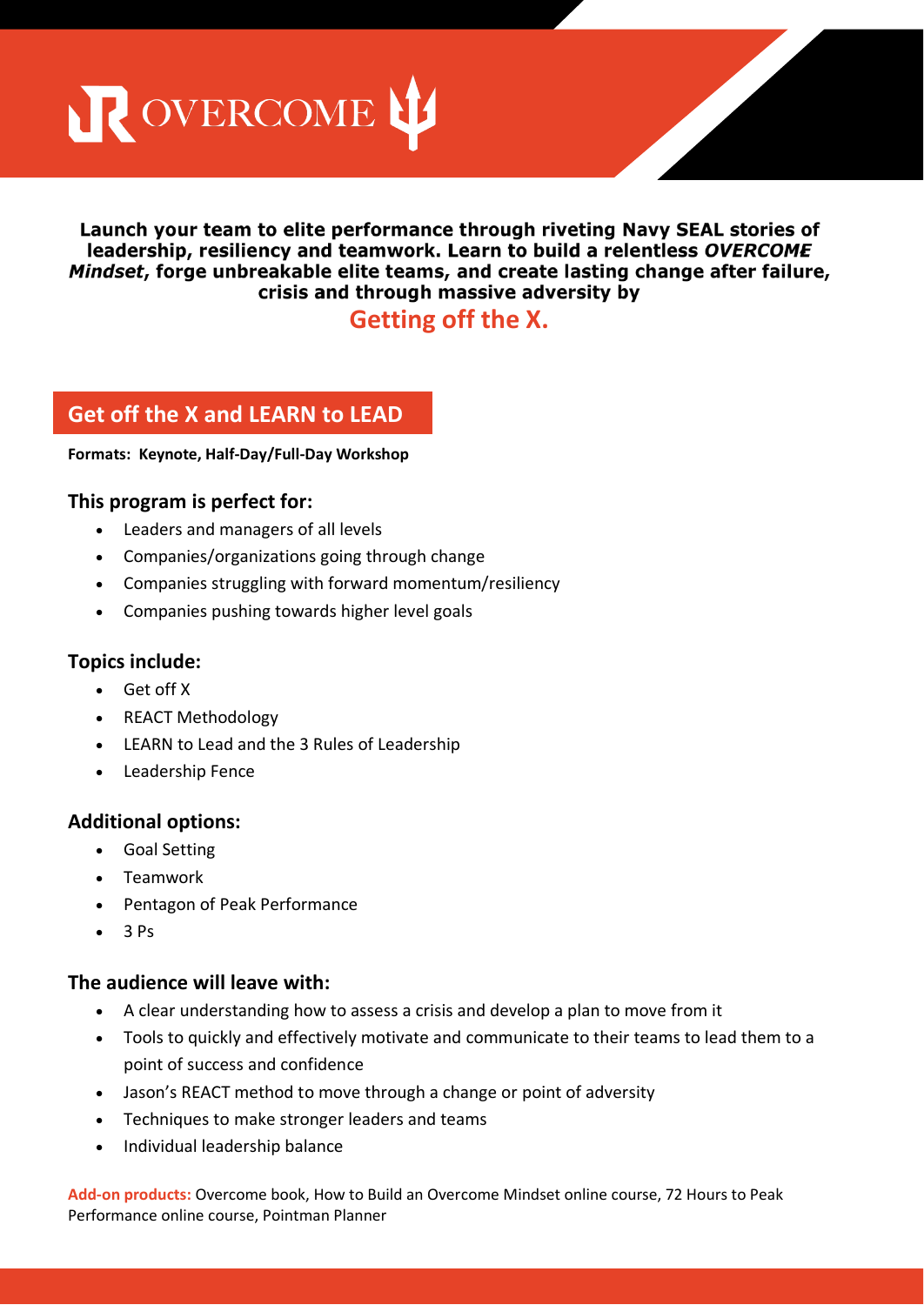# R OVERCOME LE

# **Pointman for Life**

#### **Format: Keynote**

# **This program is perfect for:**

- Anyone and everyone who strives to achieve personal and professional success
- Individuals and companies looking to define, redefine or clarify their mission
- Individuals and companies seeking to improve efficiencies via goal setting
- Individuals and companies desiring to build more resilience when crisis occurs

# **Topics include:**

- Mission/Values
- Destination & Course
- Risk Assessment & Indicators
- Overcome Mindset to Get off X
- REACT

# **The audience will leave with:**

 $\mathcal{L}_{\mathcal{A}}$  is a result of  $\mathcal{A}$  . The set of  $\mathcal{A}$ 

- A plan for setting long- and short-term goals with a path to a clearly defined mission
- Professional, personal and leadership situational awareness and risk-assessment tools
- The ability to *REACT* and quickly *Get off the X!* (X being the point of attack, crisis or sticking point) when necessary and continue moving the needle in life

**Add-on products:** Pointman Planner/Poster, Pointman for Life Online Course, Pointman for Life Group Coaching, Pointman for Life 1:1 Coaching, Pointman Shirts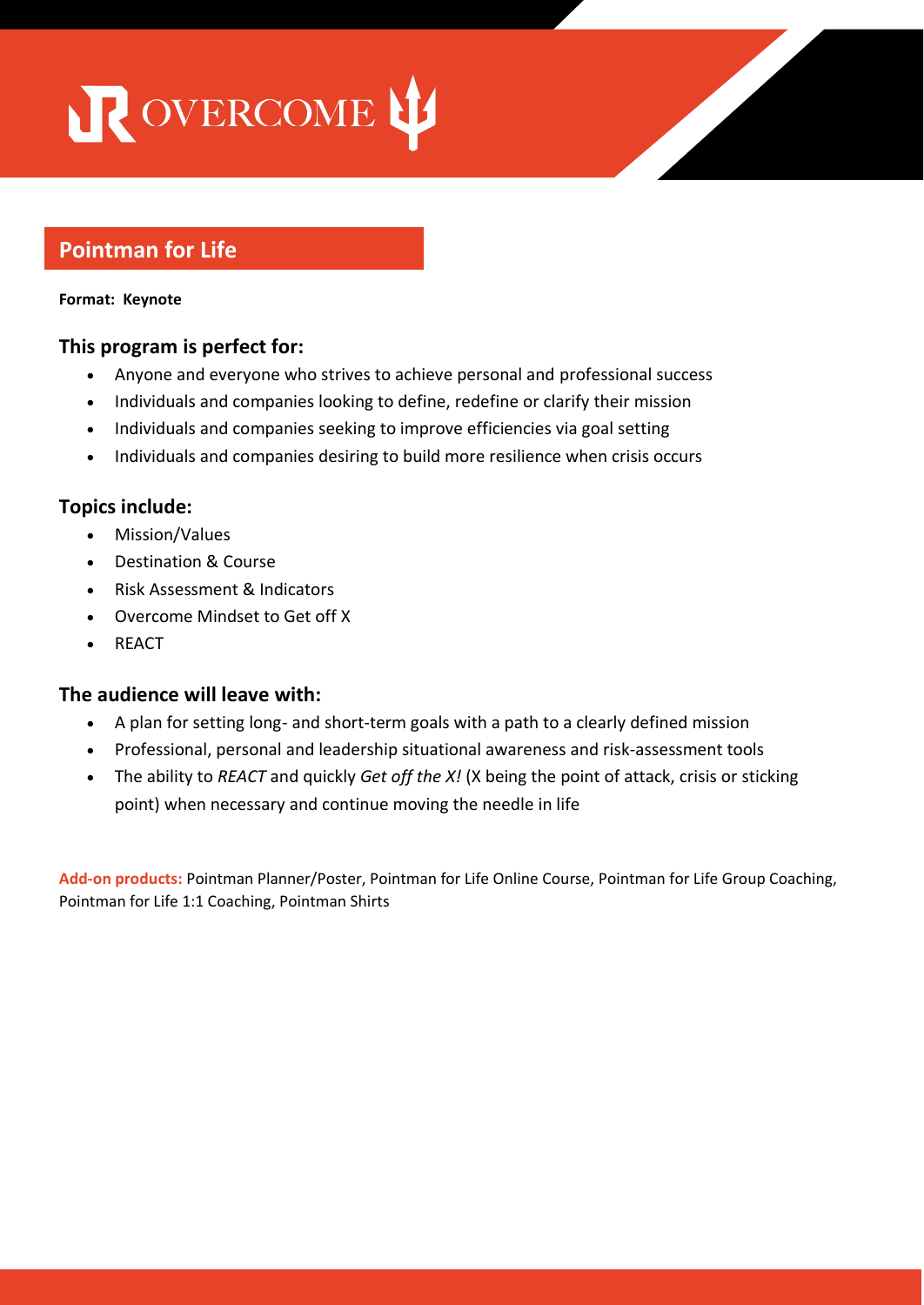# ROVERCOME L'

# **Six Tenets of Success**

#### **Format: Keynote**

# **This program is perfect for:**

• Companies or individuals looking to create a work/life balance in their team/workforce

# **Topics include:**

- Live Greatly
- Lead Always (3 Rules)
- Love Deeply
- Stay Humble
- No Regrets

# **Additional option:**

• Teamwork

• Perspective/"No Bad Days"

# **The audience will leave with:**

- Techniques to build a relentless, resilient mind The Overcome Mindset
- A clear understanding of how to manage stress through proven SEAL techniques
- Tools to be a more effective, balanced leader increasing productivity in individuals and teams
- How to have create a positive mindset in negative situations
- A new perspective on how they view the world around them

**Add-on products:** The Trident, 72 Hours to Peak Performance online course, Overcome Mindset online course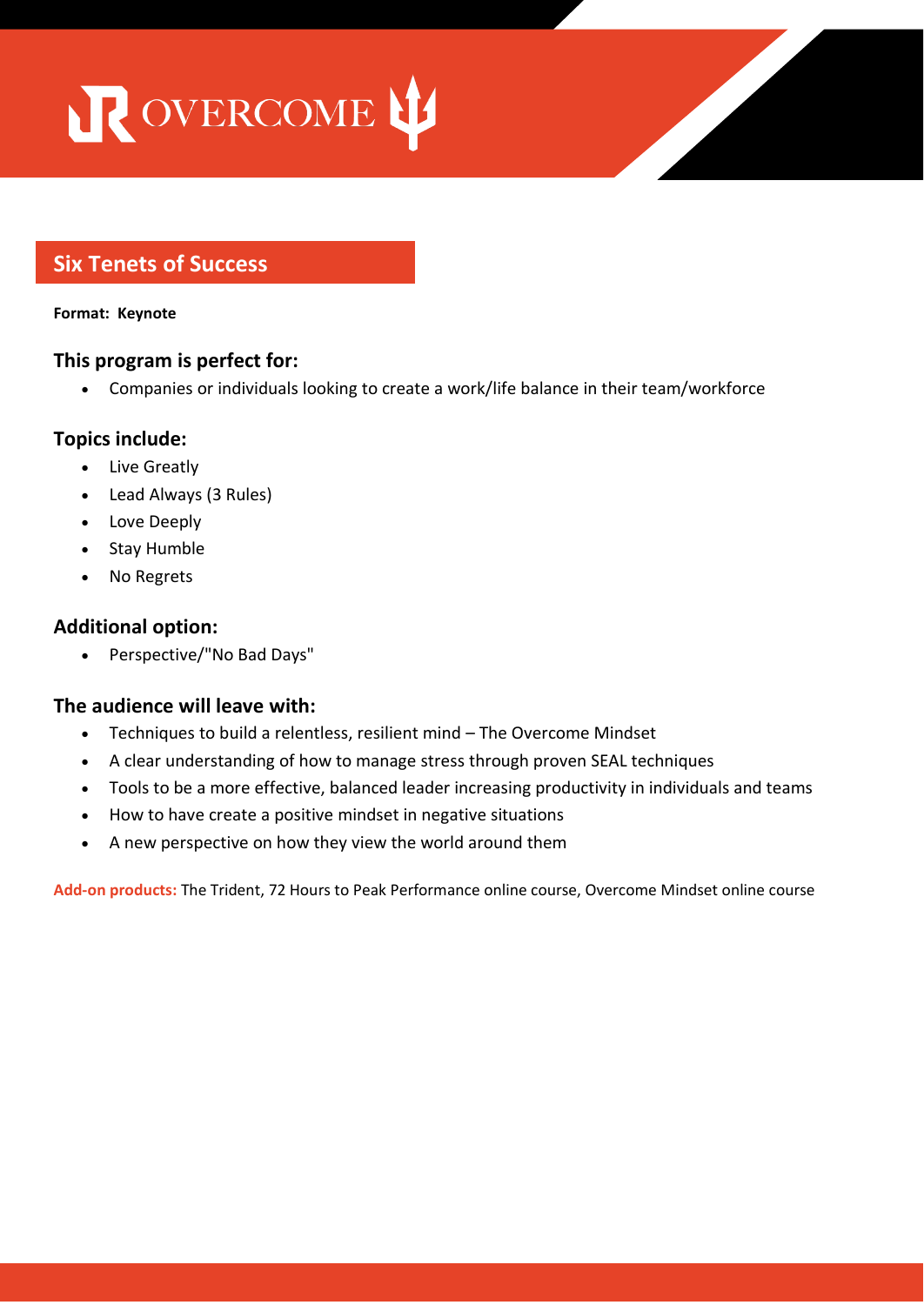# ROVERCOME LE

# **Five Principles of Elite Performance**

#### **Format: Keynote**

## **This program is perfect for:**

- Teams, organizations, and companies
- Mid-level managers to senior leadership
- Companies/organizations going through change or struggling with forward momentum/resiliency

## **Topics include:**

- Perspective ("No Bad Days")
- Teamwork
- Leadership
- Mission/Goals
- Overcome and Get off the X

#### **Additional options:**

- Leadership Fence
- Risk Assessment
- Margins of Peak Performance
- Change Pyramid

**This program is perfect for:**

#### **The audience will leave with:**

- A new perspective on how they view the world around them
- A deep understanding of how to lead teams and how to be an effective member of an eliteperforming team
- The levels of leadership and communication required to be a more effective multi-dimensional leader
- Guidelines for goal setting and maximizing performance
- How to enact change to overcome adversity and quickly assess a crisis situation, identify a solution and move to and execute

**Add-on products:** Overcome book, 72 Hours to Peak Performance online course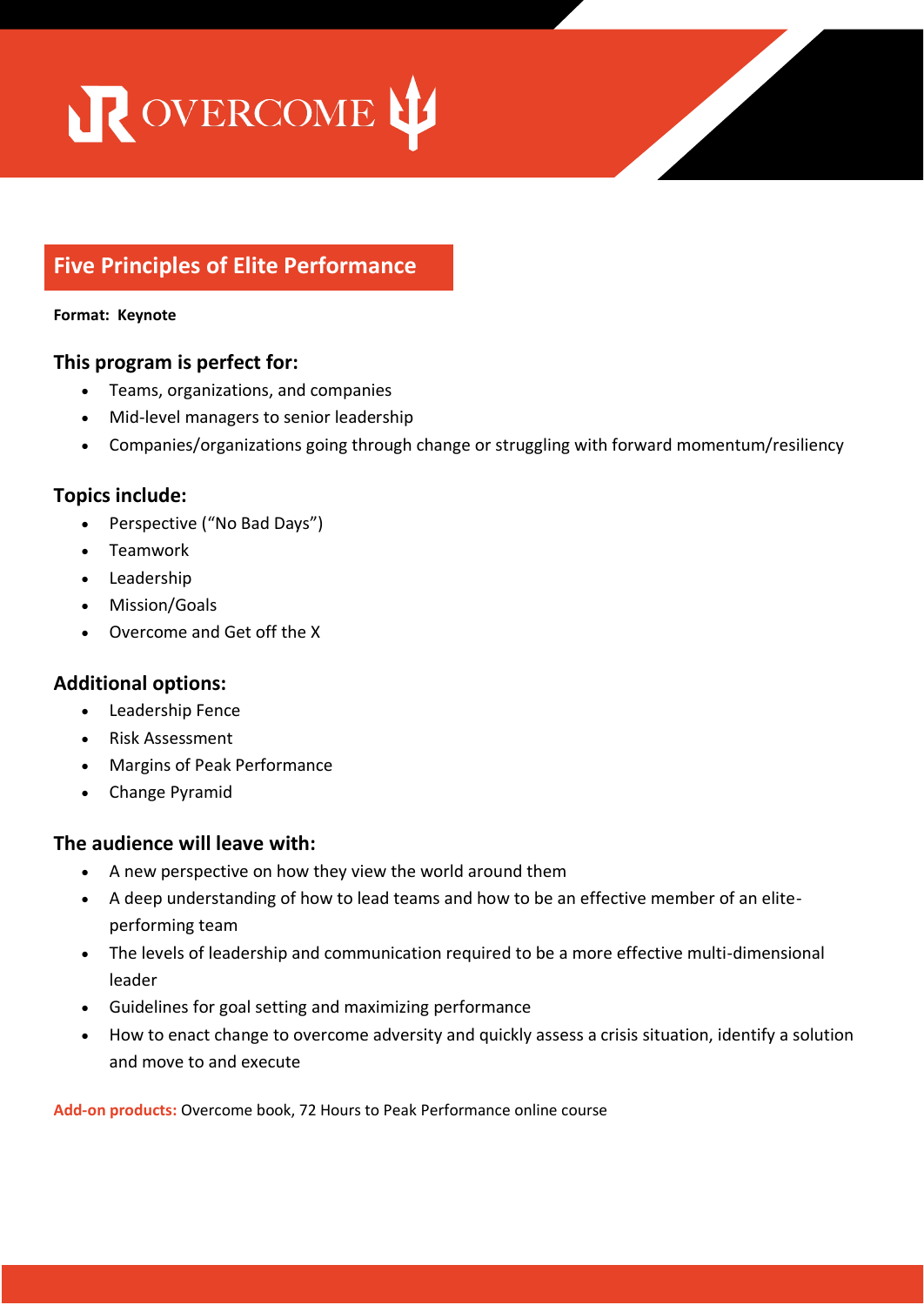# ROVERCOME LE

# **Will You Be Ready?**

#### **Format: Keynote**

## **This program is perfect for:**

- Individuals, teams, organizations, and companies
- Mid-level managers to senior leadership
- Entrepreneurs

# **Topics include:**

- Ambushes
- Get off X
- REACT Methodology
- Pentagon of Peak Performance

# **The audience will leave with:**

- A mindset of planning for the best but being prepared for the worst
- How to adapt to overcome adversity and quickly assess a crisis situation, identify a solution and move out of the crisis and execute
- Defining and maintaining balance as a leader in five key areas of life through the Pentagon of Peak Performance
- How to create more balance in everyday life through proven productivity tools

**Add-on products:** Overcome book, 72 Hours to Peak Performance Online Course, How to Build an Overcome Mindset online course.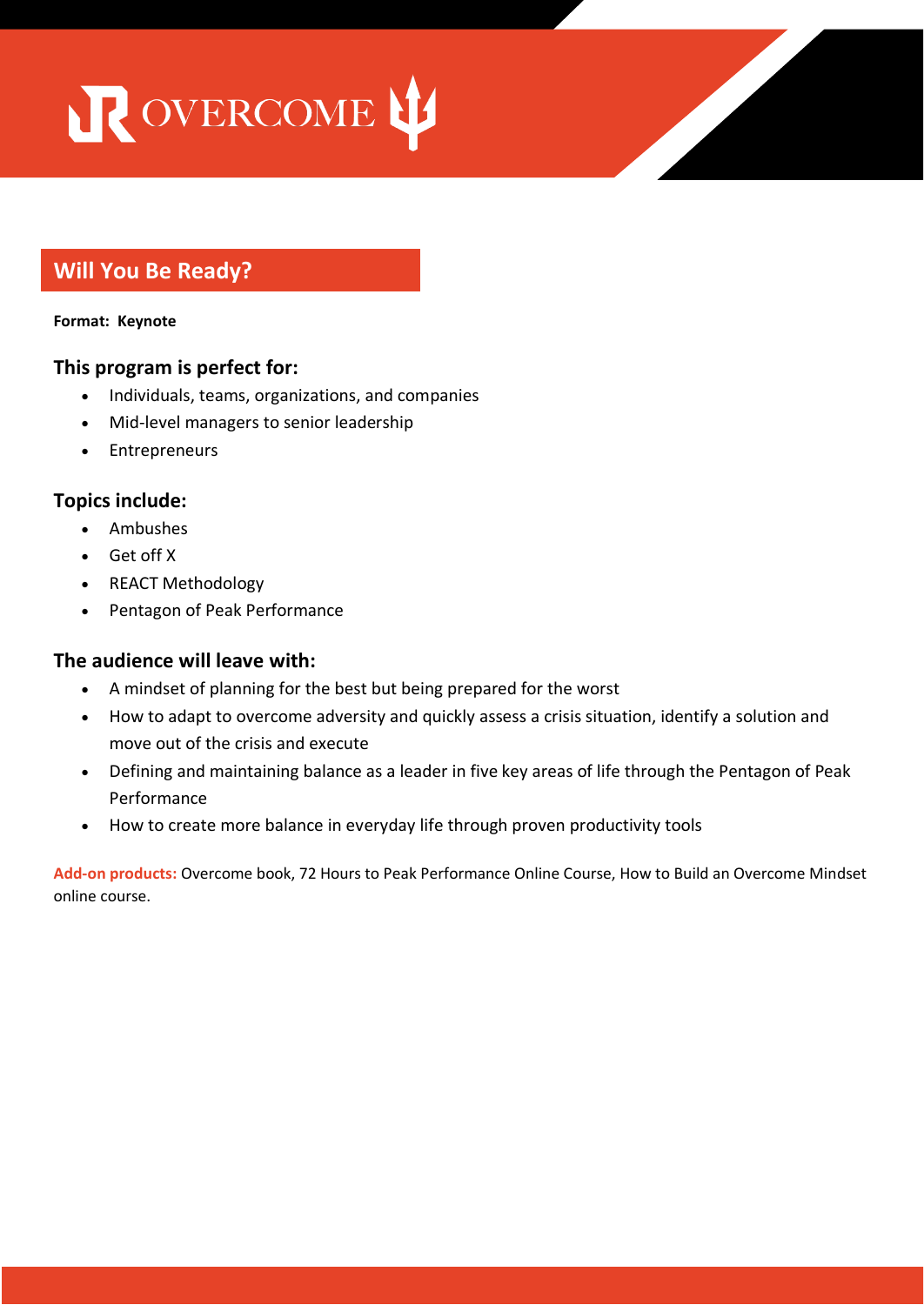ROVERCOME L'

# **Flame of American Freedom: The Unknown Warrior**

#### **Format: Keynote**

# **This program is perfect for:**

- Patriotic Events, Memorial and Veterans Day, July 4<sup>th</sup>, 9/11 Events
- Military, Law Enforcement, First Responders
- Schools, churches, ticketed events

# **Topics include:**

- A vivid understanding of the excitement and chaos of modern-day combat
- A riveting story of heroism, severe injury and recovery
- A walk through American military history highlighting the achievements and successes of American military men and women on battlefields around the world

# **Additional option:**

• "We're Americans, it's what we do."

# **The audience will leave with:**

- How the actions of all American warriors and citizens have the power to feed or snuff out our Flame of Freedom
- An appreciation of the sacrifices that enable American freedom

 $\mathcal{A}^{\mathcal{A}}_{\mathcal{A}}$  and  $\mathcal{A}^{\mathcal{A}}_{\mathcal{A}}$  and  $\mathcal{A}^{\mathcal{A}}_{\mathcal{A}}$  and  $\mathcal{A}^{\mathcal{A}}_{\mathcal{A}}$  and  $\mathcal{A}^{\mathcal{A}}_{\mathcal{A}}$ 

**Add-on products:** The Trident, R.E.D. Friday Shirts